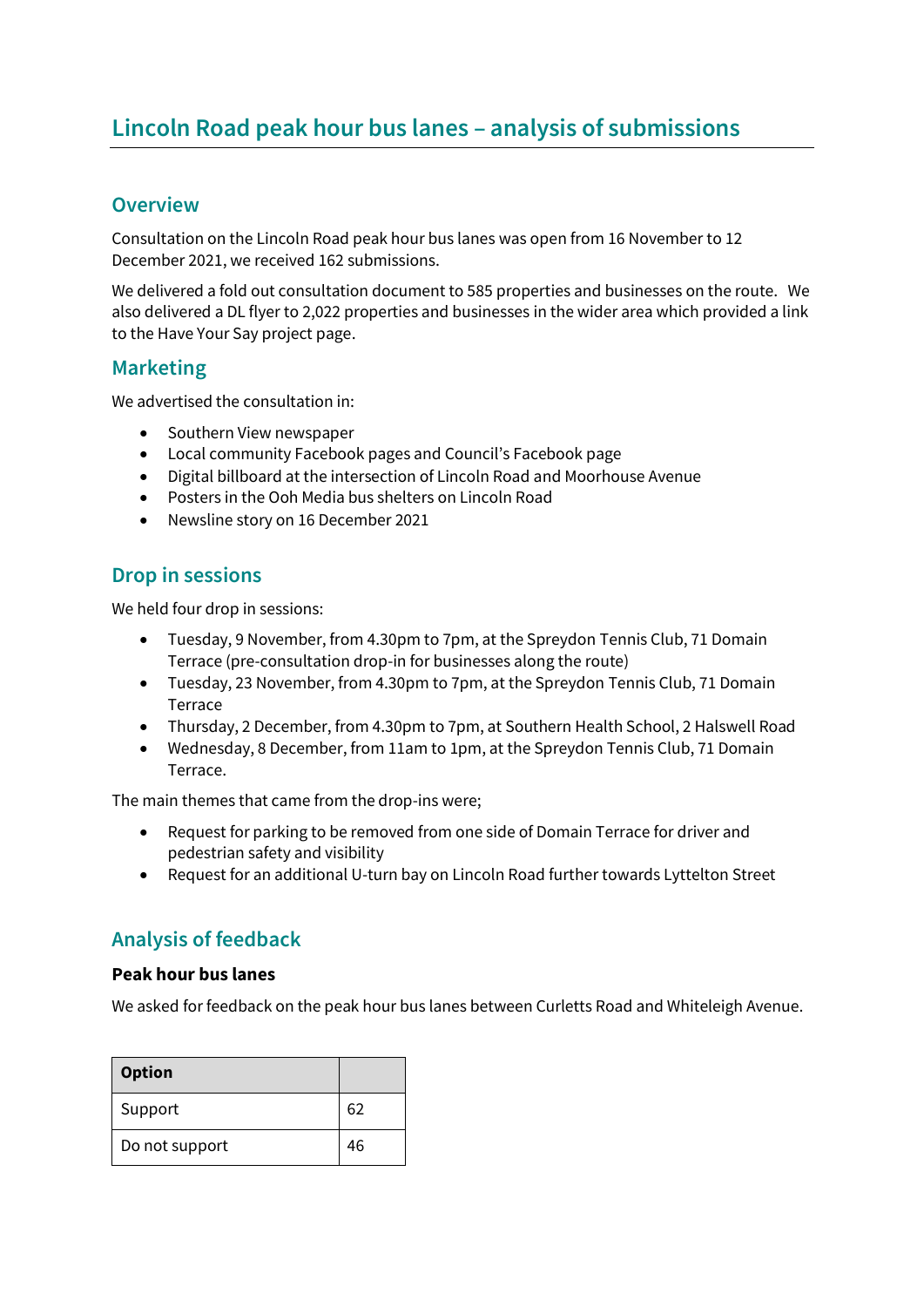# **Support**

The installation of peak hour bus lanes was supported by 62 submitters. The main comments in support of the bus lanes were:

#### **Main comments**

- Overall support for the proposed bus lanes
- It supports the Council's climate change strategy by promoting active modes as well as bus use
- A bus light (bus gate) at the intersections would help the bus get through the congested traffic
- Suggested alternative bus lane hours;
	- 7.30am to 8.30am, 4pm to 6pm
	- 4am, 5am or 8.30am to 2.30pm
- U-turn bay at Sylvan Street
- Make it clear who can use the bus lane
- Support the turning restrictions at Domain Terrace
- Remove parking on one side of Domain Terrace

*I fully support the installation of peak hour bus lanes to help move buses past private motor vehicular traffic, and encourage better use of the public transport network in conjunction with the active public transport network under construction. #44274*

*Looks great, we have got to make cycling and buses more attractive to people who currently commute by car etc I also really like the no right turn into and out of Domain Tce. #44186*

#### **Do not support**

46 submitters indicated they did not support the peak hour bus lanes.

#### **Main themes**

- 13 submitters wanted two lanes for all vehicles not just buses
- 11 submitters stated that this was a waste of money:
	- Should be concentrating on maintaining the roads
	- <sup>o</sup> People do not use the bus/bus use is low
- Seven submitters think the bus lanes will have a negative impact on the businesses along Lincoln Road

#### **Other themes**

- Remove on street parking instead of a traffic lane for the bus lane
- **•** Traffic lights at Sylvan Street intersection
- Not enough bus routes use Lincoln Road to warrant a bus lane
- Shelters needed at bus stops for the colder months

*Not enough people use buses to warrant the need for a dedicated bus lane. I live near a bus route and have very rarely seen more than two passengers on board, even during the "peak hours". Introducing the peak hour lane will only create congestion for motorists! #44192*

*Terrible idea, would make the already bumper to bumper traffic on that road even worse. As a main way into the city from the likes of Halswell, Hoon Hay and others this will affect a large amount of the Christchurch population and their journey to work. #42725*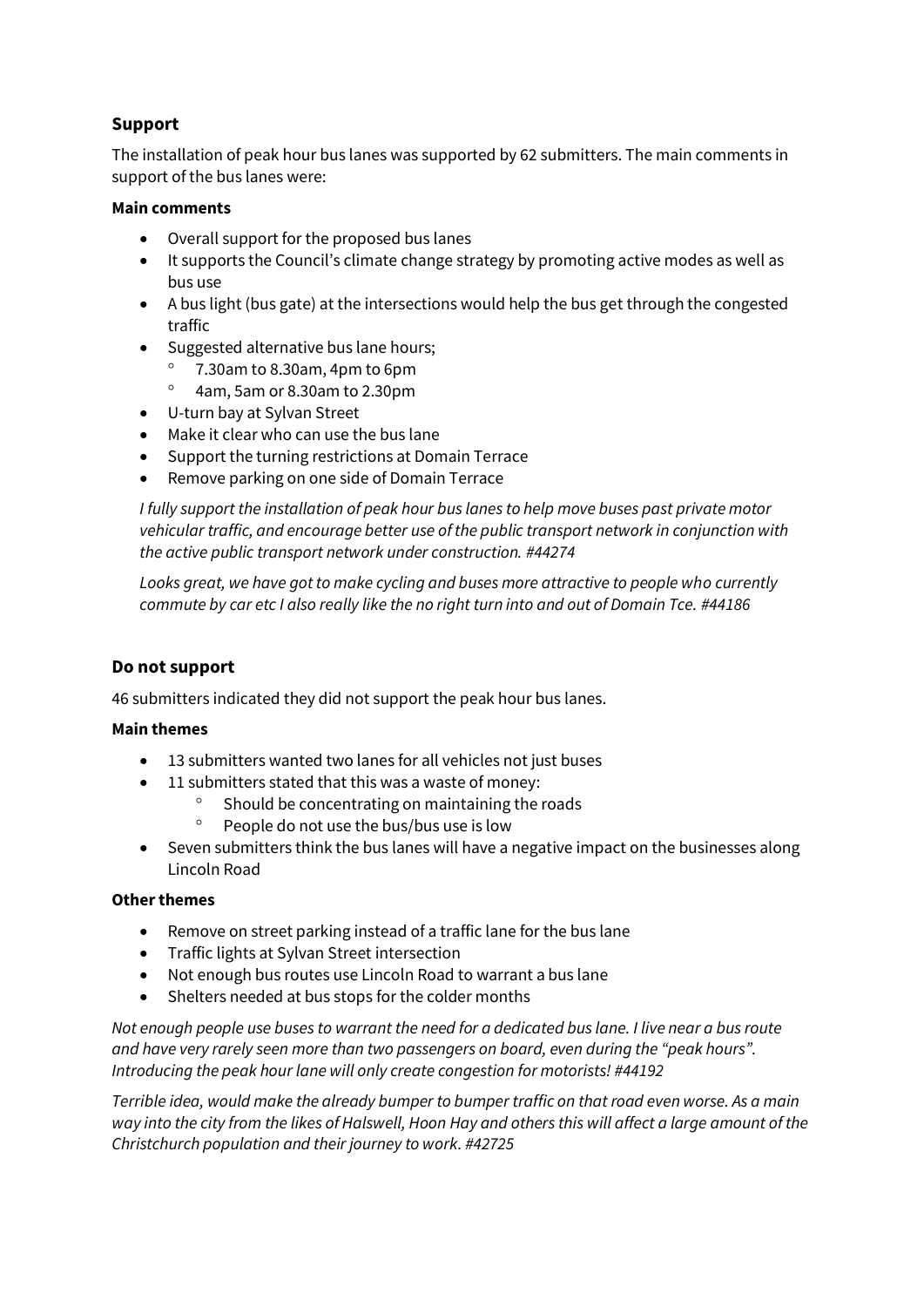#### **Comments related to bus operations (will be passed on to ECAN)**

- Bus fares need to be affordable (11 comments)
- More promotion needed on using the bus
- More bus routes needed down Lincoln Road (2 comments)
- Bus driver education on cyclists in bus lanes

#### **General themes over all submissions**

- 13 submitters wanted improvement for cyclists extend the existing shared path on Lincoln Road (between Annex Road and Domain Terrace) through to Moorhouse Avenue, separated cycle lanes or improvement at the intersections where conflicts happen between buses and cyclists
- Why not T2 or clearways?
- Traffic lights at each intersection should have a bus/cycle only phase

#### **Saturday bus lanes**

We asked if there was support for bus lanes to be operational on Saturdays between 10am and 2pm. This was a tick box only.

| <b>Option</b>    |    |
|------------------|----|
| Yes              | 73 |
| No               | 79 |
| Did not indicate | 9  |

#### **Addington bus lanes**

We also asked for feedback on changing the city bound bus lane through Addington business area from 4pm - 6pm to 3pm - 6pm

| <b>Option</b>     |    |
|-------------------|----|
| Did not indicate  | 61 |
| Yes               | 47 |
| No                | 44 |
| Alternative times | 10 |

#### **Support**

47 submitters indicated that they supported the extended hour. Nine submitters supported the change in time, but wanted to see alternatives.

- 6am to 10pm
- 2pm to 6pm
- 2.30pm to 6pm
- 3pm to 6.30pm
- 24 hours (12 hours on each side)
- Did not support but suggested the change in times